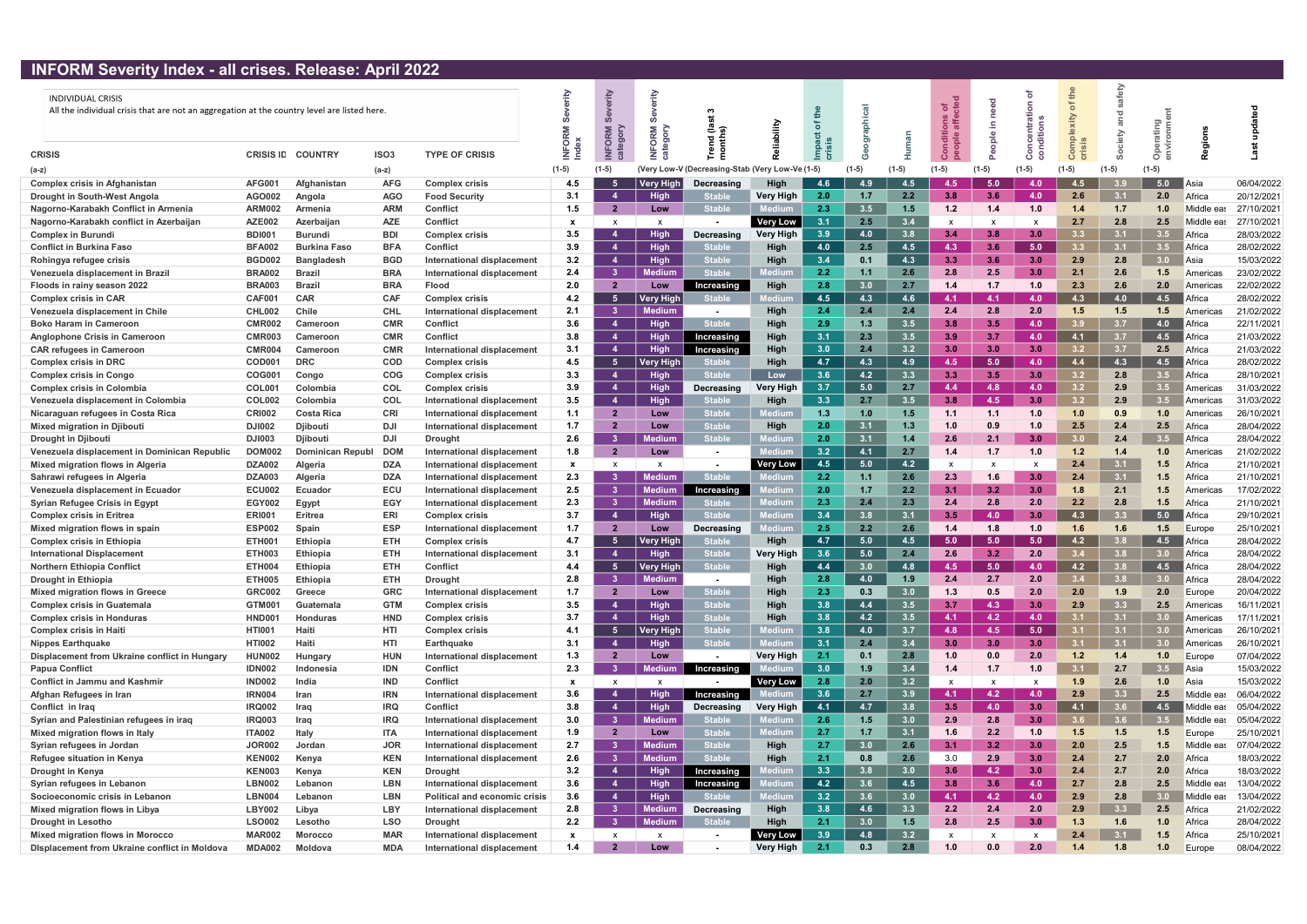| <b>Drought in Madagascar</b>                         | <b>MDG002</b> | Madagascar             | MDG           | <b>Drought</b>                    | 2.9          |                | Medium           | Increasing        | <b>Verv High</b> | $2.2^{\circ}$             | 2.2   | 2.2  | -3.9                      | 3.7              | 4.0                       | 1.9              | 2.3 | 1.5              | Africa                | 28/04/2022 |
|------------------------------------------------------|---------------|------------------------|---------------|-----------------------------------|--------------|----------------|------------------|-------------------|------------------|---------------------------|-------|------|---------------------------|------------------|---------------------------|------------------|-----|------------------|-----------------------|------------|
| Tropical Cyclones Season in 2022 in Madagascar       | MDG006        | <b>/ladagascar</b>     | <b>MDG</b>    | <b>Tropical cyclone</b>           | 1.8          | $\overline{2}$ | Low              | Increasing        | Very High        | 3.5                       | 4.9   | 2.3  | 0.8                       | 0.6              | 1.0                       | 1.7              | 2.3 | 1.0 <sub>1</sub> | Africa                | 28/04/2022 |
| <b>Criminal Violence in Mexico</b>                   | <b>MEX002</b> | <b>Mexico</b>          | <b>MEX</b>    | Other type of violence            | $\mathbf{x}$ | x              | X                |                   | Low              | 4.1                       | 5.0   | 3.4  | $\boldsymbol{\mathsf{x}}$ |                  | x                         | 3.3              | 3.0 | 3.5              | l Americas            | 19/10/2021 |
| <b>Mixed Migration in Mexico</b>                     | <b>MEX003</b> | <b>Mexico</b>          | <b>MEX</b>    | <b>International displacement</b> | 2.4          |                | Mediun           | $\sim$            | High             | 3.7                       | 5.0   | 2.7  | 1.1                       | 1.2              | 1.0                       | 3.0 <sub>2</sub> | 3.0 | 3.0              | Americas              | 17/02/2022 |
| <b>Complex crisis in Mali</b>                        | <b>MLI001</b> | Mali                   | MLI           | <b>Complex crisis</b>             | 4.3          | -5             | <b>Very High</b> | Stable            |                  | 4.3                       | 4.9   | 3.9  | -4.3                      | 4.6              | 4.0                       | 4.3              | 3.1 | 5.0              | Africa                | 28/02/2022 |
| <b>Rakhine Conflict</b>                              | <b>MMR002</b> | <b>M</b> vanmar        | <b>MMR</b>    | Conflict                          | 3.7          | $\overline{4}$ | <b>High</b>      | Increasing        | High             | 2.9                       | 1.3   | 3.5  | 3.8                       | 3.6              | 4.0                       | 4.0              | 3.9 | 4.0              | l Asia                | 20/03/2022 |
| <b>Kachin and Shan Conflict</b>                      | MMR003        | Mvanmar                | <b>MMR</b>    | Conflict                          | 3.8          | $\overline{4}$ | High             | Increasing        | High             | 3.5                       | 2.4   | 3.9  | $-4.1$                    | 4.1              | 4.0                       | 3.7              | 3.9 |                  | <b>∎Asia</b>          | 20/03/2022 |
| Post-coup conflict in Myanmar                        | MMR004        | Mvanmar                | <b>MMR</b>    | Conflict                          | 4.1          | -5.            | Very High ∣      | Increasing        | High             | 3.7                       | 4.1   | 3.5  | 4.5                       | 5.0              | 4.0                       | 3.7              | 3.9 | 3.5              | <b>BAsia</b>          | 20/03/2022 |
| Cabo Delgado Islamist Insurgency                     | MOZ004        | Mozambique             | <b>MOZ</b>    | Other type of violence            | 3.4          | -4             | <b>High</b>      | Increasing        | High             | 3.7                       | 2.8   | 4.0  | 3.3                       | 3.6              | 3.0                       | $3.4^{\circ}$    | 3.7 | 3.0 <sub>1</sub> | Africa                | 22/04/2022 |
| 2022 Tropical Cyclone Seasons in Mozambique          | <b>MOZ008</b> | Mozambique             | <b>MOZ</b>    | <b>Tropical cyclone</b>           | 3.1          | $\overline{4}$ | Hiah             | Increasing        | <b>Very High</b> | 2.7                       | 3.7   | 2.1  | 3.2                       | 3.3              | 3.0                       | 3.4              | 3.7 | 3.0 <sub>2</sub> | Africa                | 22/04/2022 |
| Refugees from Mali in Mauritania                     | <b>MRT002</b> | Mauritania             | <b>MRT</b>    | International displacement        | 2.1          | -3.            | Mediun           |                   |                  | 1.8                       | 0.0   | 2.5  | 2.3                       | 1.5              | 3.0                       | 2.2              | 2.4 | 2.0              | Africa                | 25/10/2021 |
| <b>Food Security in Mauritania</b>                   | MRT003        | Mauritania             | <b>MRT</b>    | <b>Drought</b>                    | 2.8          | 3              | <b>Medium</b>    |                   | Low              | 3.4                       | 4.4   | 2.8  | 2.9                       | 2.8              | 3.0                       | 2.2              | 2.4 | 2.0              | Africa                | 25/10/2021 |
| <b>Complex crisis in Malaw</b>                       | <b>MWI002</b> | Malawi                 | <b>MWI</b>    | <b>Complex crisis</b>             | 2.5          | 3              | <b>Mediun</b>    | Decreasing        | <b>Very High</b> | 3.4                       | 4.4   | 2.7  | 2.1                       | 2.1              | 2.0                       | 2.3              | 2.0 | 2.5              | Africa                | 26/04/2022 |
| <b>Tropical Cyclone Ana in Malawi</b>                | MWI00         | Malawi                 | <b>MWI</b>    | <b>Tropical cyclone</b>           | 2.1          | 3              | <b>Medium</b>    |                   | Hiah             | 3.2                       | 4.2   | 2.5  | 1.3                       | 1.5              | 1.0 <sub>1</sub>          | 2.3              | 2.0 |                  | Africa                | 26/04/2022 |
| <b>International Refugees in Malaysia</b>            | MYS00         | Malaysia               | <b>MYS</b>    | <b>International displacement</b> | 2.2          | 3              | Medium           | Increasing        | High             | 2.8                       | 1.7   | 3.3  | 2.1                       |                  | 2.0                       | 2.0              | 1.9 | 2.0              | Asia                  | 13/04/2022 |
| <b>Food Security Crisis in Namibia</b>               | <b>NAM002</b> | Namibia                | <b>NAM</b>    | <b>Food Security</b>              | 2.4          | 3              | Mediun           | Increasing        |                  | 2.8                       | 4.3   | -1.7 |                           |                  | 3.0                       |                  | 1.6 | 0.5              | Africa                | 20/04/2022 |
| <b>Boko Haram in Niger</b>                           | <b>NER002</b> | Niger                  | <b>NER</b>    | Conflict                          | 3.0          | 3              | Medium           |                   | edium            | 2.6                       | 1.2   | 3.1  | 2.7                       | 2.4              | 3.0 <sub>1</sub>          | $3.8^{\circ}$    | 2.8 | 4.5              | Africa                | 28/02/2022 |
| <b>Mali/Burkina Faso conflict</b>                    | <b>NER003</b> | Niger                  | <b>NER</b>    | Conflict                          | 3.3          | $\overline{4}$ | High             | <b>Stable</b>     |                  | 3.0                       | 2.4   | 3.3  | 3.3                       |                  | 3.0                       | $3.5\,$          | 2.8 | 4.0              | Africa                | 28/02/2022 |
| <b>Nigerian Refugees</b>                             | <b>NER004</b> | Niger                  | <b>NER</b>    | International displacement        | 2.7          | $\mathbf{3}$   | Mediun           | <b>Stable</b>     | edium            | 2.1                       | 0.6   | 2.7  | 3.1                       | 3.1              | 3.0                       | 2.7              | 2.8 |                  | Africa                | 30/10/2021 |
| <b>Complex crisis in Nigeria</b>                     | NGA00         | Nigeria                | <b>NGA</b>    | <b>Complex crisis</b>             | 4.2          | - 5            | Very Higl        | <b>Stable</b>     | High             | 4.5                       | 5.0   | 4.1  | -4.0                      | 5.0              | 3.0                       | 4.4              | 37  | 5.0              | ∥Africa               | 23/02/2022 |
| <b>Middle belt conflict</b>                          | <b>NGA003</b> | Nigeria                | <b>NGA</b>    | <b>Conflict</b>                   | 3.2          | $\mathbf{A}$   | High             | <b>Stable</b>     |                  | 3.0                       | 2.3   | 3.3  | 3.2                       | 3.3              | 3.0                       | 3.5              | 3.4 |                  | Africa                | 23/02/2022 |
| Boko Haram crisis in Nigeria                         | <b>NGA004</b> | Nigeria                | <b>NGA</b>    | <b>Conflict</b>                   | 4.2          |                | Very High        | Increasing        | High             | 4.2                       | 2.2   | 4.8  | -4.5                      | 4.9              | 4.0                       | 3.7              | 3.4 | 4.0              | Africa                | 23/02/2022 |
| <b>Northwest Banditry</b>                            | <b>NGA007</b> | Nigeria                | <b>NGA</b>    | Other type of violence            | 3.6          | $\overline{4}$ | <b>High</b>      |                   |                  | 3.2                       | 2.8   | 3.4  | -3.7                      | 4.3              | 3.0                       | 3.7              | 3.4 | 4.0              | Africa                | 23/02/2022 |
| Cameroonian Refugees in Nigeria                      | <b>NGA008</b> | <b>Nigeria</b>         | NGA           | International displacement        | 2.0          | $\overline{2}$ | Low              |                   | ediur            | 1.6                       | 2.0   | 1.4  | 1.2                       | 1.4              | 1.0                       | 3.5              | 3.4 | $3.5^{\circ}$    | <b>I</b> Africa       | 23/02/2022 |
| Socioeconomic crisis in Nicaragua                    | <b>NIC001</b> | Nicaragua              | <b>NIC</b>    | Political and economic crisis     | $\mathbf{x}$ | x              |                  | $\sim$            | <b>Very High</b> | 2.8                       | 4.1   | 1.9  | $\boldsymbol{\mathsf{x}}$ |                  | $\boldsymbol{\mathsf{x}}$ | 2.9              | 2.7 | 3.0 <sub>1</sub> | America               | 22/04/2022 |
| <b>Complex crisis in Pakistan</b>                    | PAK001        | <b>Pakistan</b>        | <b>PAK</b>    | <b>Complex crisis</b>             | 3.6          | -4             | <b>High</b>      | <b>Stable</b>     | Hiah             | 4.2                       | 5.0   | 3.7  | $3.5^{\circ}$             | 5.0              | 2.0                       | 3.4              | 3.2 | $3.5^{\circ}$    | l Asia                | 06/04/2022 |
| Kashmir conflict in Pakistan                         | <b>PAK004</b> | Pakistan               | <b>PAK</b>    | Conflict                          | $\mathbf{x}$ | X              | X                | $\sim$            | Very Low         | 0.4                       | 1.0   | 0.0  | $\boldsymbol{\mathsf{x}}$ |                  |                           | 2.9              | 3.2 | 2.5              | Asia                  | 06/04/2022 |
| Venezuela displacement in Panama                     | <b>PAN002</b> | Panama                 | <b>PAN</b>    | International displacement        | 2.1          |                | Medium           |                   | High             | 2.5                       | 2.6   | 2.4  | 2.3                       | 1.6              | 3.0                       | 1.4              | 1.7 | 1.0              | America               | 24/02/2022 |
| Venezuela displacement in Peru                       | <b>PER002</b> | Peru                   | <b>PER</b>    | International displacement        | 3.0          | 3              | <b>Medium</b>    | Increasing        |                  | 3.3                       | 2.4   | 3.7  | 3.4                       | 3.7              | 3.0                       | 2.1              | 2.7 |                  | America               | 17/02/2022 |
| <b>Mindanao conflict</b>                             | <b>PHL003</b> | Philippines            | <b>PHL</b>    | Conflict                          | 2.3          | 3              | <b>Medium</b>    | Increasing        | High             | 2.9                       | 3.0   | 2.8  | 1.7                       | 2.4              | 1.0                       | 2.7              | 2.9 |                  | Asia                  | 15/03/2022 |
| <b>Typhoon RA</b>                                    | <b>PHL010</b> | <b>Philippines</b>     | <b>PHL</b>    | <b>Tropical cyclone</b>           | 3.1          | $\overline{4}$ | High             |                   | High             | 3.0                       | 3.0   | 3.0  | -3.5                      | 4.0 <sub>1</sub> | 3.0                       | 2.7              | 2.9 |                  | Asia                  | 15/03/2022 |
| Displacement from Ukraine conflict in Poland         | <b>POL002</b> | Poland                 | <b>POL</b>    | <b>International displacement</b> | 1.6          | $\mathbf{2}$   | Low              | $\sim$            | Very High        | 3.1                       | 2.1   | 3.5  | 1.0                       | 0.0              | 2.0                       | 1.0              | 1.0 | 1.0              | Europe                | 31/03/2022 |
| <b>Complex crisis in DPRK</b>                        | PRK00         | <b>DPRK</b>            | <b>PRK</b>    | <b>Complex crisis</b>             | 3.8          | $\overline{4}$ | <b>High</b>      | <b>Stable</b>     |                  | 3.9                       | 4.6   | 3.5  | -4.5                      | 5.0              | 4.0                       | 2.5              | 2.4 | 2.5              | Asia                  | 15/03/2022 |
| <b>Conflict in Palestine</b>                         | <b>PSE002</b> | Palestine              | <b>PSE</b>    | Conflict                          | 3.8          | $\overline{4}$ | High             | <b>Stable</b>     | Hiah             | 3.7                       | 3.4   | 3.9  | 4.0                       | 4.0 <sub>1</sub> | 4.0                       |                  | 2.1 | 4.5              | Middle eas            | 05/04/2022 |
| <b>Regional Boko Haram Crisis</b>                    | <b>REG00</b>  | Nigeria, Niger, Chac   | <b>NGA,NE</b> | <b>Regional crisis</b>            | 4.2          | - 5            | Verv Hiql        | <b>Stable</b>     |                  | 4.0                       | 2.3   | 4.5  | 4.5                       | 4.9              | 4.0                       | 4.1              | 3.6 | 4.5              | Africa,Afrio          | 30/10/2021 |
| <b>Venezuela Regional Crisis</b>                     | <b>REG002</b> | Venezuela,Brazil,C     | <b>VEN,BR</b> | <b>Regional crisis</b>            | 3.9          | $\overline{4}$ | <b>High</b>      | <b>itable</b>     | High             | 4.0                       | 2.9   | 4.4  | 4.0                       | 5.0              | 3.0                       | 3.8 <sub>1</sub> | 2.7 | 4.5              | Americas,             | 14/03/2022 |
| <b>Regional Kashmir conflict</b>                     | <b>REG003</b> | India.Pakistan         | IND.PAI       | <b>Regional crisis</b>            | $\mathbf{x}$ | $\mathbf{x}$   | X                |                   | Very Low         | 3.9                       | 2.1   | 4.5  |                           | $\mathbf{Y}$     | $\mathsf{x}$              | 2.7              | 2.8 | 2.5              | Asia.Asia             | 16/03/2022 |
| <b>Syrian Regional Crisis</b>                        | <b>REG004</b> | Syria, Turkey, Iraq, E | SYR,TU        | <b>Regional crisis</b>            | 4.3          |                | <b>Very High</b> | Decreasing        | High             | 3.8                       | 3.1   | 4.1  | 4.5                       | 5.0              | 4.0                       | 4.4              |     | 5.0              | Middle eas            | 21/04/2022 |
| Eastern Mediterranean Route                          | <b>REG006</b> | <b>Turkey, Greece</b>  | <b>TUR,GR</b> | <b>Regional crisis</b>            | 3.2          |                | سابيد 1993 -     | Decreasing        |                  | 3.3                       |       |      | 3.5                       | 4.0              | 3.0                       | 2.8              | 2.6 |                  | Middle eas            | 21/04/2022 |
| <b>Central Mediterranean Route</b>                   | <b>REG007</b> | Algeria, Tunisia, Lit  | <b>DZA,TU</b> | <b>Regional crisis</b>            | $\mathbf{x}$ | X              |                  | $\sim$            | <b>Very Low</b>  | $\boldsymbol{\mathsf{x}}$ |       | 4.0  |                           | $\mathbf{x}$     | $\boldsymbol{\mathsf{x}}$ | 2.6              | 2.6 | 2.5              | Africa Afrio          | 31/10/2021 |
| Western Mediterranean Route                          | <b>REG008</b> | Algeria, Morocco, S    |               | DZA, MA Regional crisis           | $\mathbf{x}$ |                |                  | $\sim$            | <b>Very Low</b>  | $\mathsf{X}$              |       | 3.2  | X                         |                  |                           | 2.6              | 2.6 | 2.5              | Africa, Afric         | 31/10/2021 |
| <b>Rohingya Regional Crisis</b>                      | <b>REG011</b> | Bangladesh, Myanr      | <b>BGD,MI</b> | <b>Regional crisis</b>            | 3.9          | -4             | <b>High</b>      | Increasing        | High             | 3.1                       | 1.4   | 3.7  | $-4.1$                    | 4.1              | 4.0                       | 4.1              | 3.5 | 4.5              | Asia.Asia             | 16/03/2022 |
| <b>Southern Africa Regional Food Security Crisis</b> | <b>REG012</b> | Lesotho,Madagaso       |               | <b>LSO, ML Regional crisis</b>    | 3.5          | $\overline{4}$ | <b>High</b>      | Decreasing        | Very High        | 3.4                       | 3.9   | 3.1  | 4.0                       | 5.0              | 3.0                       | 2.8              | 2.5 | 3.0              | Africa, Afric         | 28/03/2022 |
| Nagorno-Karabakh Conflict                            | <b>REG013</b> | Armenia, Azerbaija     | ARM,AZ        | <b>Regional crisis</b>            | $\mathbf{x}$ | $\mathbf{x}$   | X                | $\sim$            | <b>Very Low</b>  | 2.7                       | 2.6   | 2.7  | $\boldsymbol{\mathsf{X}}$ | $\mathbf{x}$     | X                         | 2.5              | 2.5 | 2.5              | Middle eas            | 31/10/2021 |
| <b>Eastern Africa Regional Drought Crisis</b>        | <b>REG014</b> | Ethiopia, Somalia, I   | <b>ETH,SO</b> | <b>Regional crisis</b>            | 3.9          | $\overline{4}$ | <b>High</b>      | $\sim$            | Very High        | 3.6                       | 4.8   | 2.6  | 3.9                       | 4.8              | 3.0                       | 4.2              | 3.8 | 4.5              | ∣Africa,Afri          | 28/03/2022 |
| Displacement from Ukraine conflict in Romania        | <b>ROU002</b> | Romania                | ROU           | International displacement        | 1.0          | $\mathbf 1$    | <b>Very Low</b>  | $\sim$            | Very High        | 1.5                       | $1.5$ | 1.5  | 0.5                       | 0.0              | 1.0                       | 1.2              | 1.3 | 1.0              | Europe                | 10/03/2022 |
| Burundi and DRC refugees in Rwanda                   | <b>RWA002</b> | Rwanda                 | <b>RWA</b>    | <b>International displacement</b> | 2.4          | $\mathbf{3}$   | <b>Medium</b>    | Increasing        |                  | 2.5                       | 2.2   | 2.7  | 2.4                       | 1.8              | 3.0                       | 2.3              | 3.0 | $1.5$            | Africa                | 30/03/2022 |
| <b>Refugees in Sudan</b>                             | <b>SDN005</b> | Sudan                  | <b>SDN</b>    | <b>International displacement</b> | 3.3          | $\overline{4}$ | <b>High</b>      | Increasing        | High             | 3.3                       | 2.1   | 3.8  | 3.2                       | $3.4^{\circ}$    | 3.0                       | 3.3              | 4.2 | 2.0              | Africa                | 29/04/2022 |
| <b>Refugees from Ethiopia</b>                        | <b>SDN007</b> | Sudan                  | <b>SDN</b>    | <b>International displacement</b> | 2.5          | 3 <sup>1</sup> | <b>Medium</b>    |                   | Very High        | 3.0                       | 2.3   | 3.3  | 1.7                       | 1.4              | 2.0                       | 3.3              | 4.2 | 2.0              | Africa                | 29/04/2022 |
| <b>Violence West-Darfur</b>                          | <b>SDN008</b> | Sudan                  | <b>SDN</b>    | Other type of violence            | 3.6          | $\overline{4}$ | High             | Increasing        | Very High        | 3.5                       | 1.1   | 4.2  | -3.7                      | 3.3 <sub>1</sub> | 4.0                       | 3.5              | 4.2 | 2.5              | Africa                | 29/04/2022 |
| <b>Drought in Senegal</b>                            | <b>SEN002</b> | Senegal                | <b>SEN</b>    | <b>Drought</b>                    | 2.4          | 3 <sup>1</sup> | <b>Medium</b>    | Stable            | edium            | 2.7                       | 4.5   | 1.2  | 2.4                       | 2.8              | 2.0                       | 2.3              | 2.0 | 2.5              | Africa                | 27/10/2021 |
| <b>Complex crisis in El Salvador</b>                 | <b>SLV001</b> | <b>El Salvador</b>     | <b>SLV</b>    | <b>Complex crisis</b>             | 3.1          | $\overline{4}$ | High             | <b>Stable</b>     | High             | 3.4                       | 3.8   | 3.1  | 3.4                       | 3.7              | 3.0                       | 2.5              | 2.5 | 2.5              | Americas              | 16/11/2021 |
| <b>Complex crisis in Somalia</b>                     | <b>SOM001</b> | Somalia                | <b>SOM</b>    | <b>Complex crisis</b>             | 4.2          | 5              | <b>Very High</b> | <b>Stable</b>     | High             | 4.8                       | 4.7   | 4.8  | 3.9                       | 4.8              | 3.0                       | 4.2              | 3.8 | 4.5              | $\blacksquare$ Africa | 19/04/2022 |
| <b>Mixed Migration Flows in Somalia</b>              | <b>SOM002</b> | Somalia                | <b>SOM</b>    | International displacement        | 1.7          | $\overline{2}$ | Low              | <b>Decreasing</b> | ediun            | 1.4                       | 0.8   | 1.7  | 0.9                       | 0.7              | 1.0                       | 3.2              | 3.8 | 2.5              | Africa                | 27/01/2022 |
| <b>Drought in Somalia</b>                            | <b>SOM005</b> | Somalia                | <b>SOM</b>    | <b>Drought</b>                    | 4.1          | - 5            | Very High        | Increasing        | High             | 4.0                       | 4.7   | 3.6  | 4.3                       | 4.6              | 4.0                       | 3.9              | 3.8 | 4.0              | $\blacksquare$ Africa | 19/04/2022 |
| <b>Complex crisis in South Sudan</b>                 | <b>SSD001</b> | <b>South Sudan</b>     | <b>SSD</b>    | <b>Complex crisis</b>             | 4.6          | - 5            | Very High        | Increasing        | Very High        | 4.6                       | 4.6   | 4.6  | 5.0                       | 4.9              | 5.0                       | 4.2              | 3.8 | 4.5              | Africa                | 30/03/2022 |
| Displacement from Ukraine conflict in Slovakia       | <b>SVK002</b> | Slovakia               | <b>SVK</b>    | International displacement        | 1.2          | $\overline{2}$ | Low              | $\sim$            | <b>Very High</b> | 1.8                       | 1.5   | 2.0  | 1.0                       | 0.0              | 2.0                       | 1.1              | 1.1 | 1.0              | Europe                | 31/03/2022 |
| <b>Food Security Crisis in Eswatini</b>              | <b>SWZ001</b> | Eswatini               | <b>SWZ</b>    | <b>Food Security</b>              | 2.4          | $\mathbf{3}$   | Medium           | <b>Decreasing</b> | High             | 2.1                       | 3.1   | 1.5  | 2.8                       | 2.5              | 3.0 <sub>1</sub>          | 2.1              | 2.7 | 1.5              | Africa                | 19/04/2022 |
| Syrian conflict                                      | <b>SYR001</b> | Syria                  | <b>SYR</b>    | <b>Complex crisis</b>             | 4.6          | $-5$           | <b>Very Higl</b> | Decreasing        | Very High        | 4.8                       | 4.6   | 4.9  | 4.5                       | 5.0              | 4.0                       | 4.7              | 4.4 | 5.0              | Middle ea             | 07/04/2022 |
| <b>Boko Haram in Chad</b>                            | <b>TCD003</b> | Chad                   | <b>TCD</b>    | <b>Conflict</b>                   | 3.7          | -4             | High             | Stable            |                  | 3.1                       | 0.6   | 3.9  | 3.8                       | 2.6              | 5.0                       | 3.9 <sub>2</sub> | 3.8 | 4.0              | Africa                | 29/10/2021 |
| <b>CAR refugees in Chad</b>                          | <b>TCD004</b> | Chad                   | <b>TCD</b>    | <b>International displacement</b> | 3.3          | -4             | High             | <b>Stable</b>     | ledium           | 2.8                       | 1.9   | 3.2  | 3.7                       | 3.3              | 4.0                       | 3.2              | 3.8 | 2.5              | Africa                | 29/10/2021 |
| Darfur refugees in Chad                              | <b>TCD005</b> | Chad                   | <b>TCD</b>    | International displacement        | 3.2          | -4             | High             | <b>Stable</b>     | edium            | 2.5                       | 1.7   | 2.9  | 3.7                       | 3.4              | 4.0                       | 3.0 <sub>1</sub> | 3.8 | 2.0              | Africa                | 29/10/2021 |